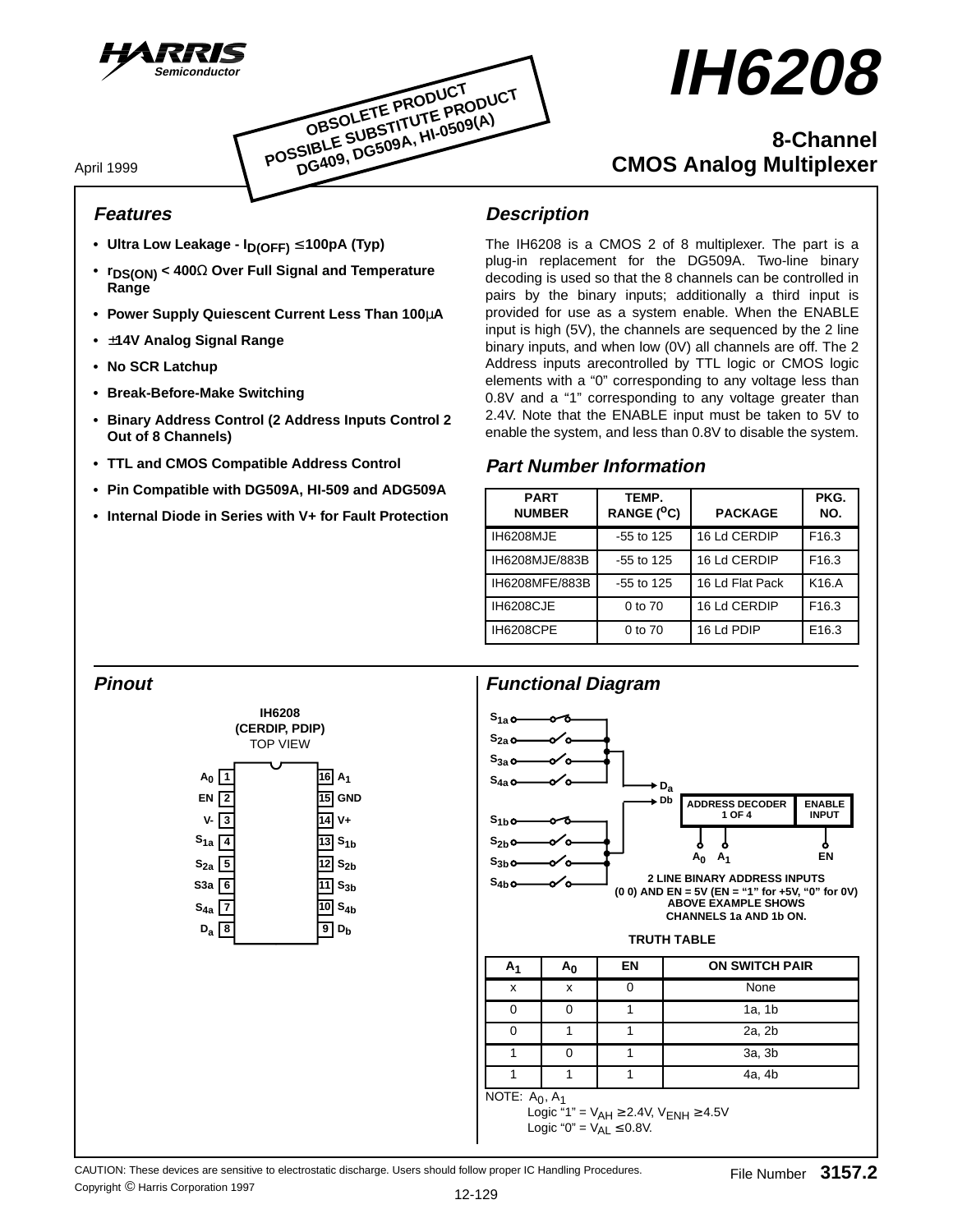#### Absolute Maximum Ratings **National Information**

| Current (Any Terminal) 30mA           |  |
|---------------------------------------|--|
| Current (Analog Source or Drain) 20mA |  |

#### **Operating Conditions**

Temperature Range

|  |  | M Suffix55 <sup>o</sup> C to 125 <sup>o</sup> C |
|--|--|-------------------------------------------------|

| Thermal Resistance (Typical, Note 1)                                       |     | $\theta$ JA ( <sup>O</sup> C/W) $\theta$ JC ( <sup>O</sup> C/W) |  |  |  |  |  |
|----------------------------------------------------------------------------|-----|-----------------------------------------------------------------|--|--|--|--|--|
| CERDIP Package                                                             | 80  | 22                                                              |  |  |  |  |  |
| Ceramic Flatpack Package                                                   | 85  | 25                                                              |  |  |  |  |  |
| PDIP Package                                                               | 100 | N/A                                                             |  |  |  |  |  |
| Maximum Junction Temperature (Hermetic Package) 175 <sup>o</sup> C         |     |                                                                 |  |  |  |  |  |
| Maximum Junction Temperature (Plastic Package) 150 <sup>o</sup> C          |     |                                                                 |  |  |  |  |  |
| Maximum Storage Temperature Range  65 <sup>o</sup> C to 150 <sup>o</sup> C |     |                                                                 |  |  |  |  |  |
| Maximum Lead Temperature (Soldering 10s)300°C                              |     |                                                                 |  |  |  |  |  |

CAUTION: Stresses above those listed in "Absolute Maximum Ratings" may cause permanent damage to the device. This is a stress only rating and operation of the device at these or any other conditions above those indicated in the operational sections of this specification is not implied.

#### NOTE:

1.  $\theta_{JA}$  is measured with the component mounted on an evaluation PC board in free air.

## **Electrical Specifications** V+ = 15V, V- = -15V, V<sub>EN</sub> = +5V, Ground = 0V, Unless Otherwise Specified, (Note 4)

|                       |                                    | <b>NO</b>                                 |                              |                                                                                                    |                | M SUFFIX (°C) |       |                | C SUFFIX (°C) |       |              |
|-----------------------|------------------------------------|-------------------------------------------|------------------------------|----------------------------------------------------------------------------------------------------|----------------|---------------|-------|----------------|---------------|-------|--------------|
| <b>PARAMETER</b>      | <b>MEASURED</b><br><b>TERMINAL</b> | <b>TESTS</b><br><b>PER</b><br><b>TEMP</b> | <b>TYP</b><br>$25^{\circ}$ C | <b>TEST CONDITIONS</b>                                                                             | $-55$          | 25            | 125   | 0              | 25            | 70    | <b>UNITS</b> |
| <b>SWITCH</b>         |                                    |                                           |                              |                                                                                                    |                |               |       |                |               |       |              |
| <b><i>FDS(ON)</i></b> | S to D                             | 8                                         | 180                          | $V_D$ = +10V, $I_S$ = -1.0mA<br>Sequence Each Switch On<br>$V_{AL} = 0.8V$ , $V_{AH} = 2.4V$       | 300            | 300           | 400   | 350            | 350           | 450   | Ω            |
|                       |                                    | 8                                         | 150                          | $V_D = -10V$ , $I_S = -1.0mA$<br>Sequence Each Switch On<br>$V_{AL} = 0.8V$ , $V_{AH} = 2.4V$      | 300            | 300           | 400   | 350            | 350           | 450   | $\Omega$     |
| $\Delta r_{DS(ON)}$   |                                    |                                           | 20                           | $\Delta r_{DS(ON)} =$<br>$r_{DS(ON)}$ MAX- $r_{DS(ON)}$ MIN<br>$r_{DS(ON)}$ AVG<br>$V_S = \pm 10V$ | $\blacksquare$ |               |       |                |               |       | %            |
| $I_{S(OFF)}$          | $\mathsf S$                        | 8                                         | 0.002                        | $V_S = 10V$ , $V_D = -10V$                                                                         | $\mathbf{r}$   | ±0.5          | ±50   |                | ±1            | ±50   | nA           |
|                       |                                    | 8                                         | 0.002                        | $V_S = -10V$ , $V_D = 10V$ ,<br>$V_{EN} = 0.8V$                                                    | $\blacksquare$ | $\pm 0.5$     | ±50   | $\blacksquare$ | ±1            | ±50   | nA           |
| $I_{D(OFF)}$          | D                                  | 2                                         | 0.03                         | $V_D = 10V$ , $V_S = -10V$ ,<br>$V_{FN} = 0.8V$                                                    | $\blacksquare$ | ±2            | ±50   | $\mathbf{u}$   | ±5            | ±100  | nA           |
|                       |                                    | $\overline{2}$                            | 0.03                         | $V_D = -10V$ , $V_S = 10V$ ,<br>$V_{FN} = 0.8V$                                                    | $\sim$         | ±2            | ±50   | $\overline{a}$ | ±5            | ±100  | nA           |
| $I_{D(ON)}$           | D                                  | 8                                         | 0.1                          | $V_{S(ALL)} = V_D = 10V,$<br>Sequence Each Switch On<br>$V_{AL} = 0.8V$ , $V_{AH} = 2.4V$          | $\sim$         | ±2            | ±50   | $\blacksquare$ | ±5            | ±100  | nA           |
|                       |                                    | 8                                         | 0.1                          | $V_{S(ALL)} = -10V,$<br>Sequence Each Switch On<br>$V_{AL} = 0.8V$ , $V_{AH} = 2.4V$               |                | ±2            | ±50   |                | ±5            | ±100  | nA           |
| <b>INPUT</b>          |                                    |                                           |                              |                                                                                                    |                |               |       |                |               |       |              |
| $I_{AN(ON)}$          | $A_0, A_1$                         | $\overline{2}$                            | 0.01                         | $V_A = 0V$                                                                                         | ÷,             | $-10$         | $-30$ | $\omega$       | $-10$         | $-30$ | μA           |
| AN(OFF)               |                                    | $\overline{2}$                            | 0.01                         | $V_A = 14V$                                                                                        | $\blacksquare$ | 10            | 30    | $\mathbf{r}$   | 10            | 30    | μA           |
| <sup>I</sup> A        | $A_0, A_1$                         | 2                                         | 0.01                         | $V_{EN} = 5V$ , All $V_A = 0V$<br>(Address Pins)                                                   | $\blacksquare$ | $-10$         | $-30$ | $\mathbf{r}$   | $-10$         | $-30$ | μA           |
|                       | EN                                 | $\mathbf{1}$                              | 0.01                         | $V_{EN} = 0V$ , All $V_A = 0V$<br>(Address Pins)                                                   | $\blacksquare$ | $-10$         | $-30$ | $\blacksquare$ | $-10$         | $-30$ | μA           |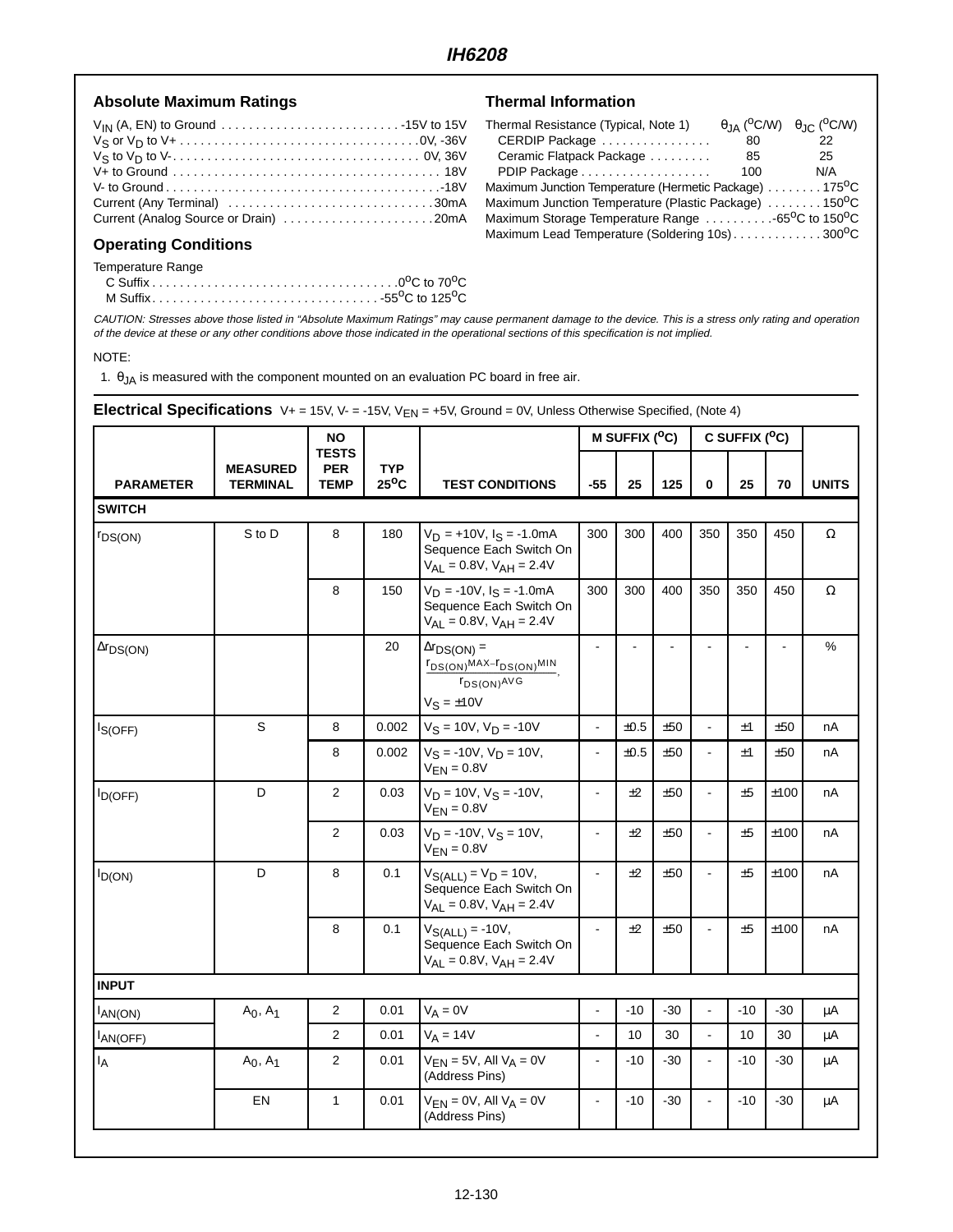## **IH6208**

|                                   |                                    | <b>NO</b>                                 |                              |                                                                                          | M SUFFIX (°C)  |                |                | C SUFFIX ( <sup>O</sup> C) |                |      |              |
|-----------------------------------|------------------------------------|-------------------------------------------|------------------------------|------------------------------------------------------------------------------------------|----------------|----------------|----------------|----------------------------|----------------|------|--------------|
| <b>PARAMETER</b>                  | <b>MEASURED</b><br><b>TERMINAL</b> | <b>TESTS</b><br><b>PER</b><br><b>TEMP</b> | <b>TYP</b><br>$25^{\circ}$ C | <b>TEST CONDITIONS</b>                                                                   | $-55$          | 25             | 125            | $\bf{0}$                   | 25             | 70   | <b>UNITS</b> |
| <b>DYNAMIC</b>                    |                                    |                                           |                              |                                                                                          |                |                |                |                            |                |      |              |
| <sup>t</sup> TRANSITION           | D                                  |                                           | 0.3                          | See Figure 1                                                                             | ٠              | $\mathbf{1}$   | $\blacksquare$ |                            | ۳              |      | μs           |
| t <sub>OPEN</sub>                 | D                                  |                                           | 0.2                          | See Figure 2                                                                             |                |                | $\blacksquare$ |                            |                |      | μs           |
| <sup>t</sup> EN(ON)               | D                                  |                                           | 0.6                          | See Figure 3                                                                             | $\mathbf{r}$   | 1.5            | $\sim$         | ä,                         |                |      | μs           |
| <sup>t</sup> EN(OFF)              | D                                  |                                           | 0.4                          | See Figure 3                                                                             | $\overline{a}$ | $\mathbf{1}$   | $\overline{a}$ | ÷.                         |                |      | μs           |
| "OFF" Isolation                   | D                                  |                                           | 60                           | $V_{EN} = 0V$ , $R_L = 200\Omega$ ,<br>$C_L = 3pF$ , $V_S = 3V_{RMS}$ ,<br>$f = 500$ kHz | ÷.             |                |                |                            |                |      | dB           |
| C <sub>S(OFF)</sub>               | $\mathbb S$                        |                                           | 5                            | $V_S = 0V$ , $V_{EN} = 0V$ ,<br>$f = 140$ kHz to 1MHz                                    | $\blacksquare$ | $\blacksquare$ | $\blacksquare$ | $\blacksquare$             | $\blacksquare$ |      | pF           |
| $C_{D(OFF)}$                      | D                                  |                                           | 12 <sup>2</sup>              | $V_D = 0V$ , $V_{FN} = 0V$ ,<br>$f = 140kHz$ to 1MHz                                     | $\blacksquare$ | ÷,             | $\blacksquare$ | $\blacksquare$             | $\blacksquare$ |      | pF           |
| $C_{DS(OFF)}$                     | D to S                             |                                           | $\mathbf{1}$                 | $V_S = 0V, V_D = 0V,$<br>$V_{FN} = 0V$ ,<br>$f = 140$ kHz to 1MHz                        | ٠              |                |                |                            |                |      | pF           |
| <b>SUPPLY</b>                     |                                    |                                           |                              |                                                                                          |                |                |                |                            |                |      |              |
| Positive Supply<br>Current        | $V +$                              | $\mathbf{1}$                              | 40                           | $V_{FN} = 5V$ ,<br>All $V_A = 0V$ or 5V                                                  |                |                | 200            |                            |                | 1000 | μA           |
| <b>Negative Supply</b><br>Current | $V -$                              | $\mathbf{1}$                              | $\overline{2}$               | $V_{EN} = 5V$ ,<br>All $V_A = 0V$ or 5V                                                  | ٠              | ä,             | 100            | $\blacksquare$             | $\blacksquare$ | 1000 | $\mu$ A      |
| Positive Standby<br>Current       | $V +$                              | $\mathbf{1}$                              | $\mathbf{1}$                 | $V_{EN} = 0V$ ,<br>All $V_A = 0V$ or 5V                                                  | ä,             | ä,             | 100            | $\blacksquare$             | $\blacksquare$ | 1000 | μA           |
| Negative Standby<br>Current       | $V -$                              | $\mathbf{1}$                              | $\mathbf{1}$                 | $V_{EN} = 0V$ ,<br>All $V_A = 0V$ or 5V                                                  |                |                | 100            |                            |                | 1000 | μA           |

NOTE:

2. See "Enable Input Strobing Levels" in Application Section.

# **Switching Information**

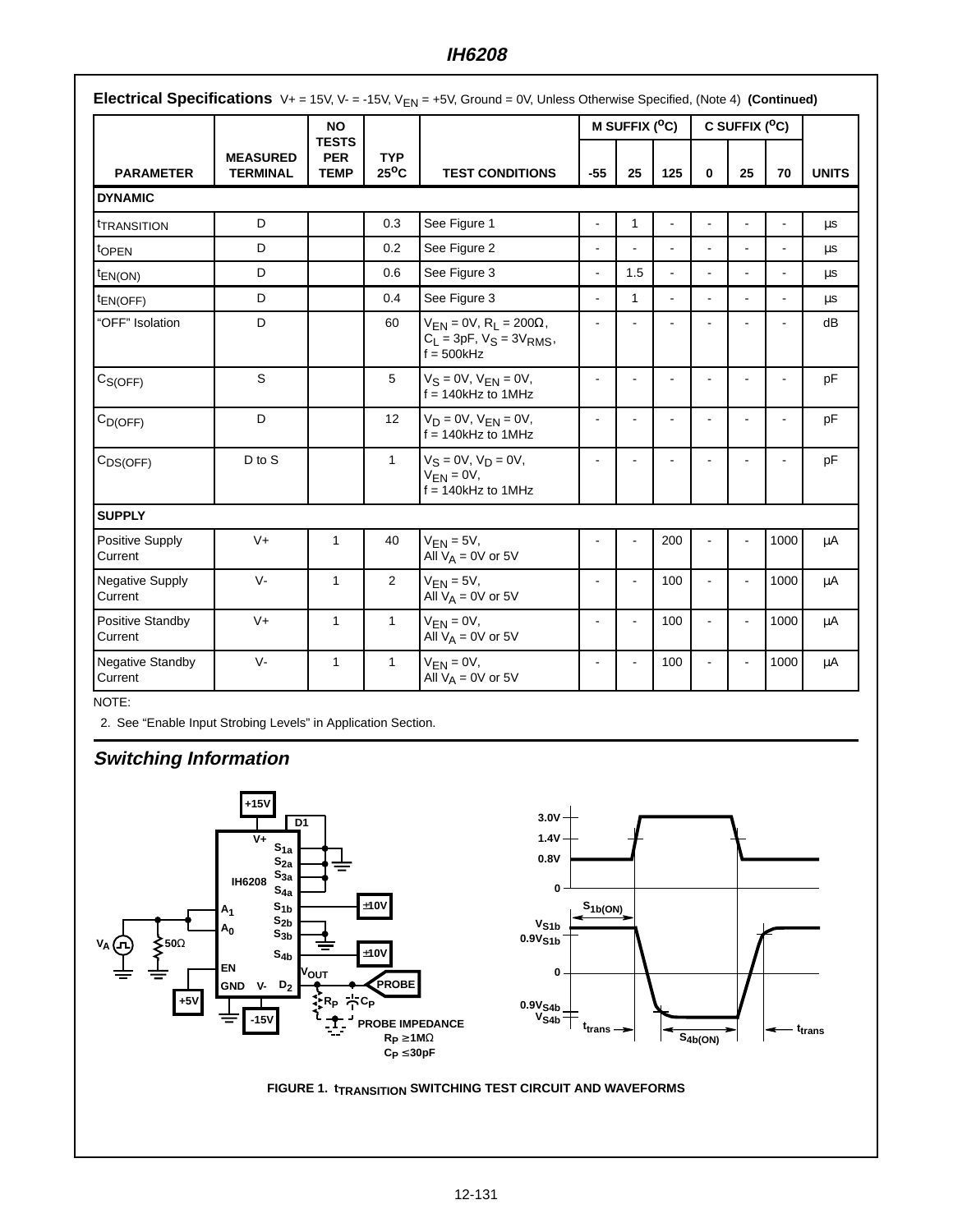

#### **ENABLE Input Strobing Levels**

The ENABLE input on the IH6208 requires a minimum of +4.5V to trigger to the "1" state and a maximum of +0.8V to trigger to the "0" state. If the ENABLE input is being driven from TTL logic, a pull-up resistor of 1kΩ to 3kΩ is required from the gate output to +5V supply. (See Figure 4)

When the EN in put is driven from CMOS logic, no pullup is necessary, see Figure 5.

The supply voltage of the CD4009 affects the switching speed of the IH6208; the same is true for TTL supply voltage levels. The following chart shows the effect, on  $t_{trans}$  for a supply varying from +4.5V to +5.5V.

| <b>CMOS OR TTL</b><br><b>SUPPLY VOLTAGE</b> | <b>TYPICAL T<sub>TRANS</sub></b><br>$AT 25^{\circ}C$ |
|---------------------------------------------|------------------------------------------------------|
| $+4.5V$                                     | 400ns                                                |
| $+4.75V$                                    | 300 <sub>ns</sub>                                    |
| $+5.00V$                                    | 250 <sub>ns</sub>                                    |
| $+5.25V$                                    | 200 <sub>ns</sub>                                    |
| $+5.50V$                                    | 175 <sub>ns</sub>                                    |

The throughput rate can therefore be maximized by using a +5V to +5.5V supply for the ENABLE Strobe Logic.

The examples shown in Figure 4 and 5 deal with ENABLE strobing when expansion to more than eight channels is required. In these cases the EN terminal acts as a fourth address input. If eight channels or less are being multiplexed, the EN terminal can be directly connected to +5V logic supply to enable the IH6208 at all times.

#### **Using the IH6208 with Supplies Other Than** ±**15V**

The IH6208 can be used with power supplies ranging from  $\pm 6V$  to  $\pm 16V$ . The switch r<sub>DS(ON)</sub> will increase as the supply voltages decrease, however, the multiplexer error term (the product of leakage times  $r_{DS(ON)}$ ) will remain approximately constant since leakage decreases as the supply voltages are reduced.

Caution must be taken to ensure that the enable (EN) voltage is at least 0.7V below V+ at all times. If this is not done, the Address input strobing levels will not function properly. This may be achieved quite simply by connecting EN (pin 2) to V+ (pin 14) via a silicon diode as shown in Figure 6. When using this type of configuration, a further requirement must be met: the strobe levels of A0 and A1 must be within 2.5V of the EN voltage in order to define a binary "1" state. For the case shown in Figure 6 the EN voltage is 11.3V which means that logic high at A0 and A1 is +8.8V (logic low continues to be 0.8V). In this configuration the IH6208 cannot be driven by TTL (+5V) or CMOS (+5V) logic. It can be driven by TTL open collector logic or CMOS logic with +12V supplies.

If the logic and the IH6208 have common supplies, the EN pin should again be connected to the supply through a silicon diode. In this case, tying EN to the logic supply directly will not work since it violates the 0.7V differential voltage required between V+ and EN, (See Figure 7). A 1µF capacitor can be placed across the diode to minimize switching glitches.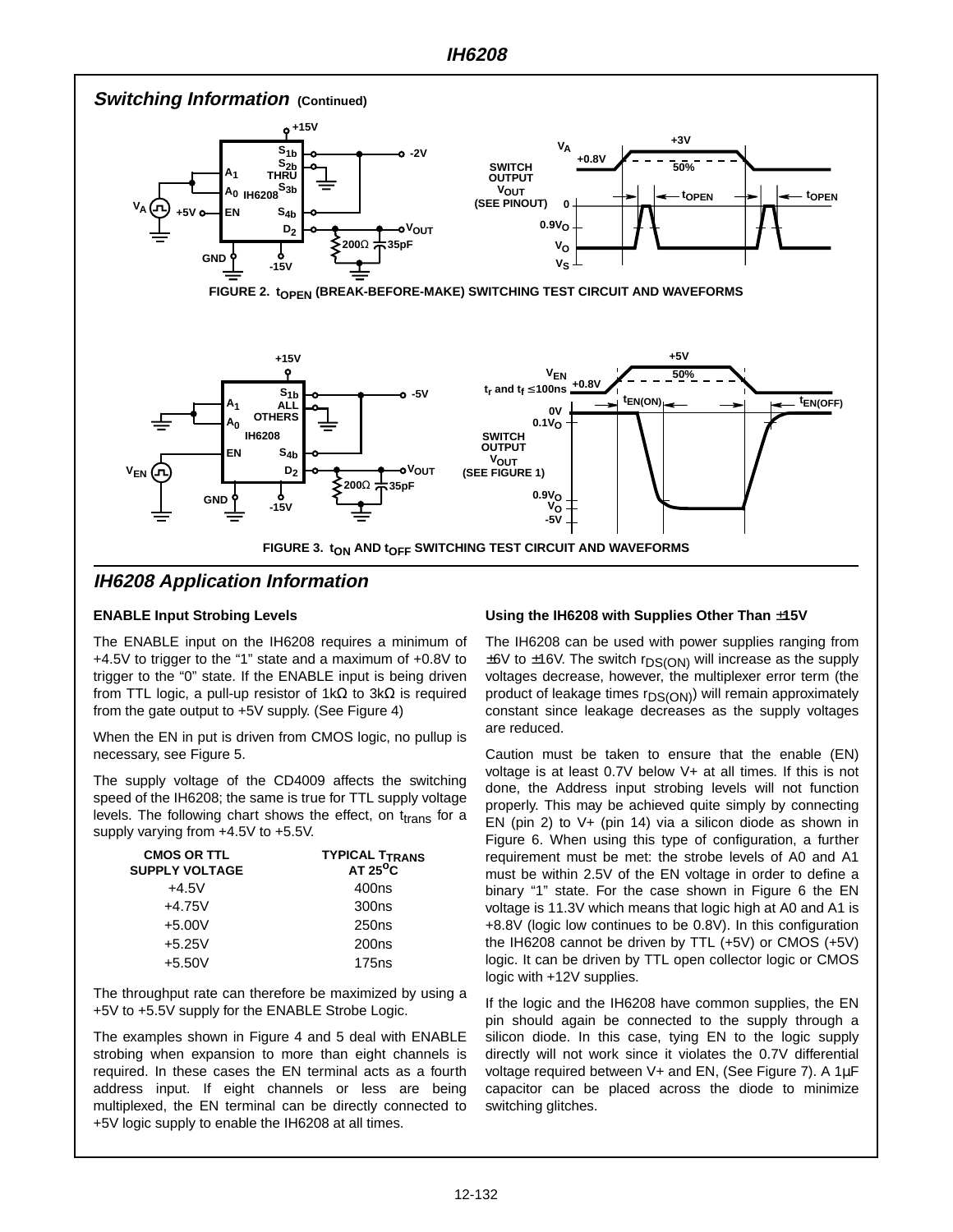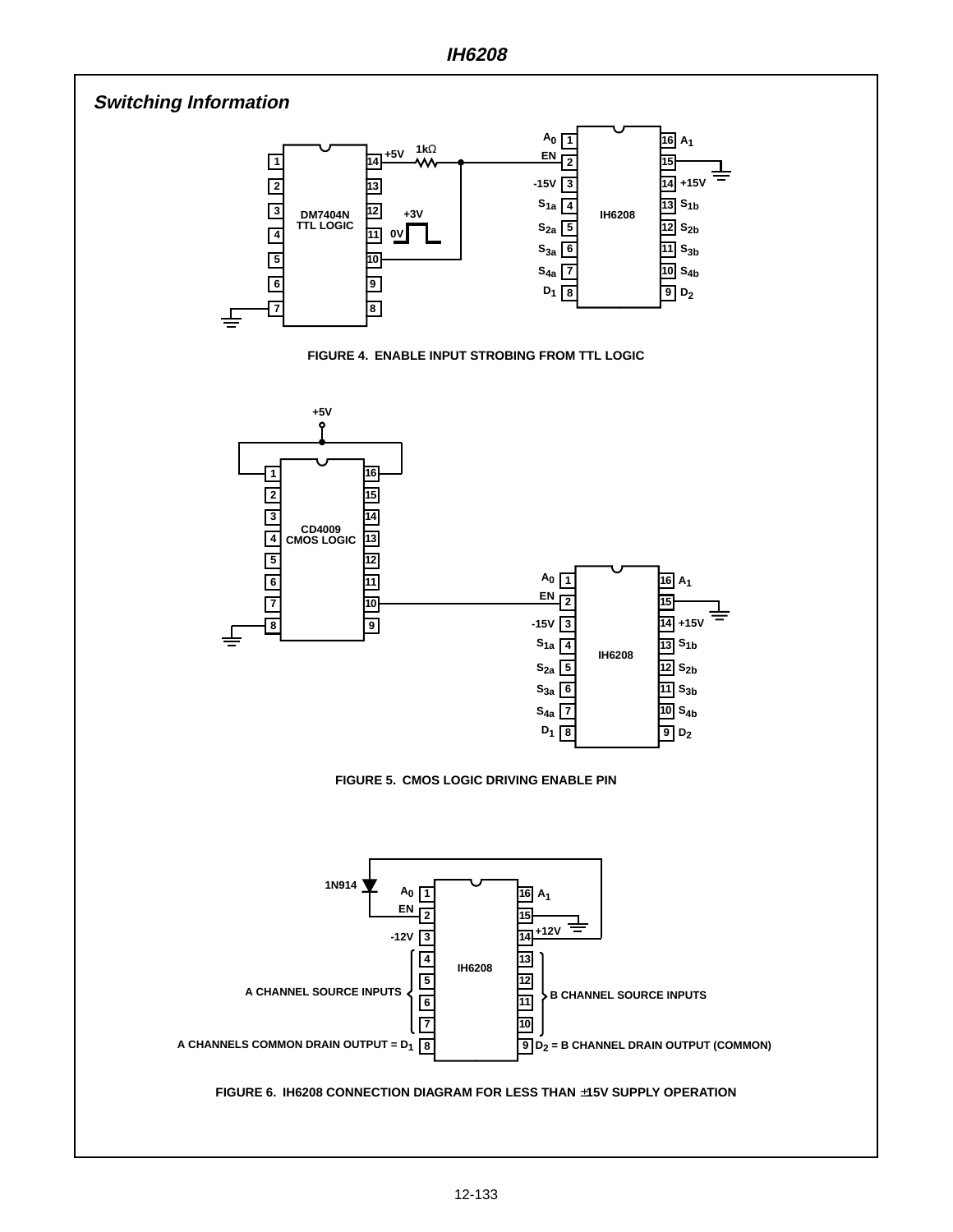

#### **FIGURE 7. IH6208 CONNECTION DIAGRAM WITH ENABLE INPUT STROBING FOR LESS THAN** ±**15V SUPPLY OPERATION**

## **Peak-to-Peak Signal Handling Capability**

The IH6208 can handle input signals up to ±14V (actually -15V to +14.3V because of the input protection diode) when using the ±15V supplies.

The electrical specifications of the IH6208 are guaranteed for ±10V signals, but the specifications have very minor changes for ±14V signals. The notable changes are slightly lower r<sub>DS(ON)</sub> and slightly higher leakages.